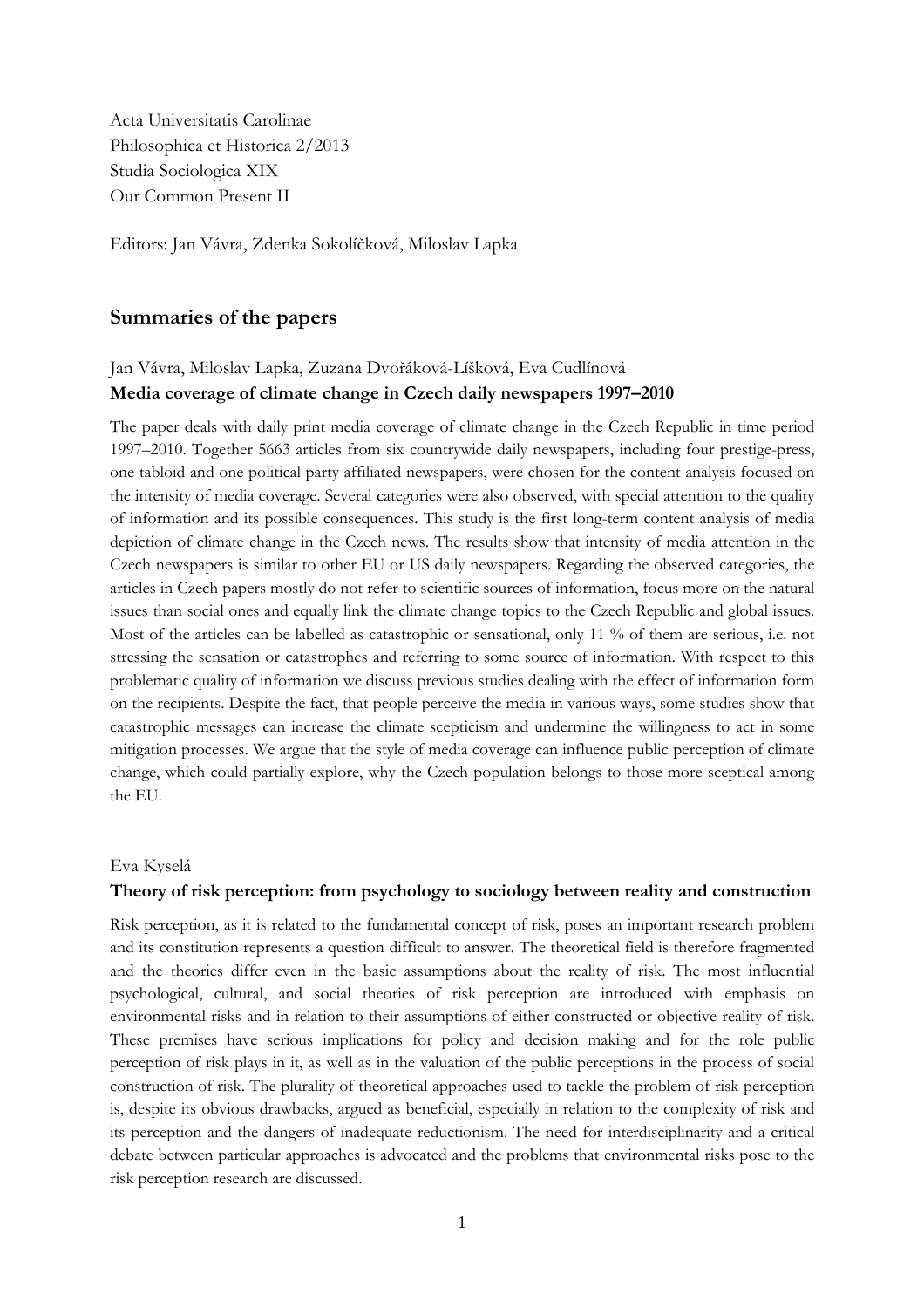# Nadia Johanisová **Alternative enterprise in de-growth economy**

Aggregate economic growth has proved to be deeply detrimental to the environment, yet it remains an icon of mainstream economic discourse. The paper suggests that we need to start thinking instead about degrowth strategies, and looks at the concept of social enterprise from a degrowth perspective. With the central question of "what should an enterprise in today's altered circumstances look like?", it looks at six examples of successful current and historical social enterprises and discusses some of their strong and weak points. Finally, it attempts to identify aspects of social enterprises which make them a better choice in a future degrowth society.

#### Josef Šmajs

### **Onthological understanding of culture**

The author interprets culture from the evolutionary ontology's viewpoint. He notes that culture is a young, artificially created system, inside an older, naturally created system of nature. Culture originated as a human-constructed non-biological system with its own internal information, which is not genetic information but conceptual information, a spiritual culture. Therefore culture is not a direct continuation of natural evolution – its relation to nature is ontically opposite. The author describes two main processes of cultural structures' origination by means of human activity: 1. An indirect process, when these structures originate without a scenario, i.e. by means of a historical succession (e.g. social institutions and ethnic languages); 2. A direct process when they originate according to a scenario, i.e. as structures with specified information (e.g. the material culture and technology). He also reminds that social wealth originates only at the expense of the natural wealth, i.e. at the expense of the evolutionarily originated inanimate and animate systems of the planet. Yet human species is not responsible for nature, which it had not created and which it does not fully understand. It is responsible for culture, its own creation, which ravages the Earth in an irreversible way.

#### Barbora Půtová

# **Civilizational collapse of sociocultural systems: ancient Roman Empire and today's global society**

The subject of this study is the issue of collapse of sociocultural systems as a specific kind of a cultural change. In this study I determine collapse as such, together with its basic features and mechanisms. The central category of the analysis is the phenomenon of complexity growth concerning sociocultural systems, which – as a secondary product of technological advancement – brings on one hand economic advantages and enables more feasible production of goods and services, but on the other hand it results into growth of entropy, manifestations of retardation and subsequent developmental regression. Paradoxically, as a consequence, the complexity growth changes into an indispensable necessity, which persists for reasons of securing inertial functionality of the society. Investments into complexity become more and more expensive and energy-intensive. Concomitant phenomena accompanying the complexity growth are surplus creation and ever decreasing profits. The scope of the study is to carry out an analysis of the complexity growth and collapse in the context of a wider range of interconnected demographic, economic, social, technologic and environmental factors. In the first part of the study I present sources and factors of collapse as a specific kind of a cultural change on the example of factors that caused the fall of the Western Roman Empire. In the second part the analysis focuses more on modern industrial